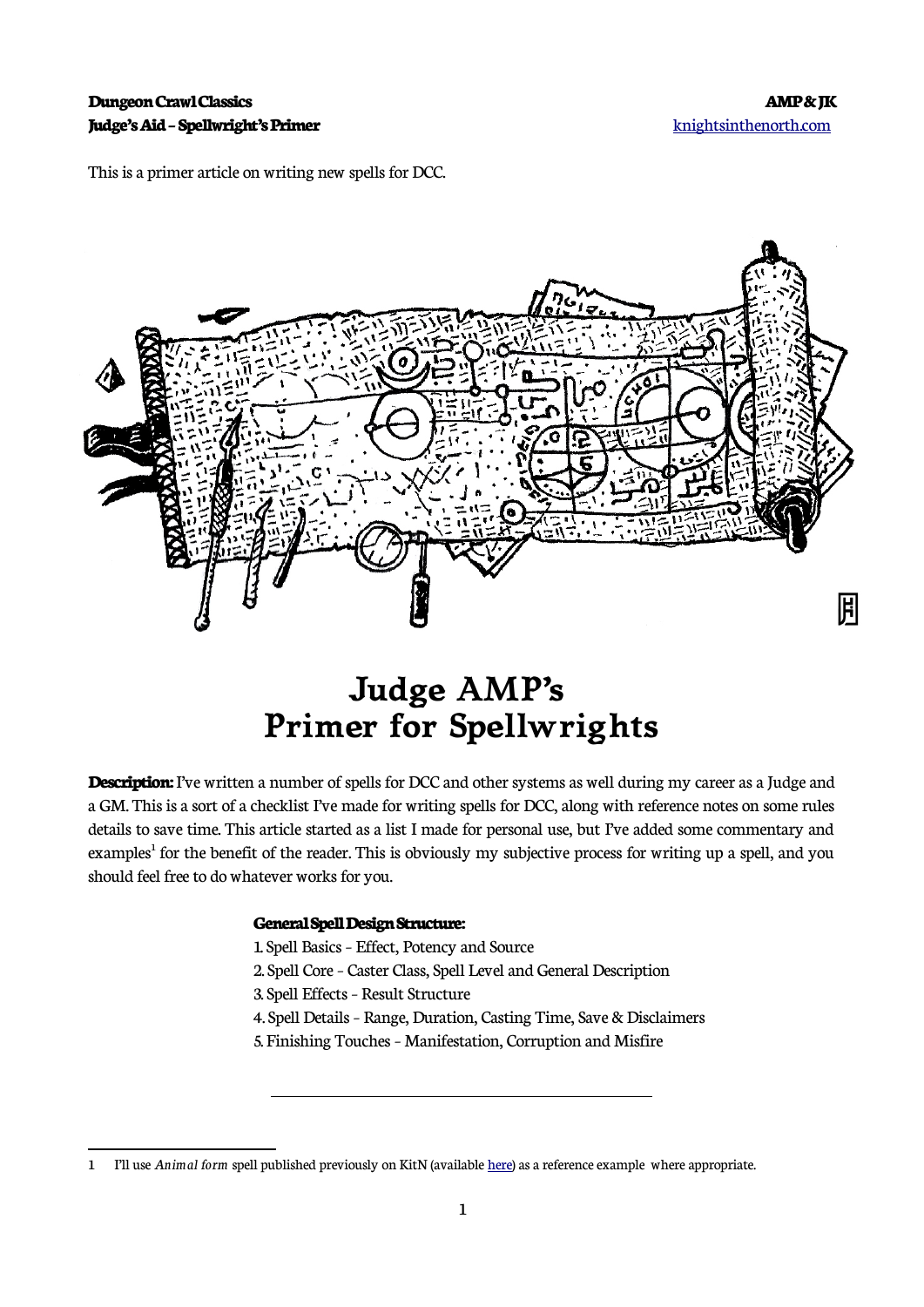### **1. Spell Basics – Effect, Potency and Source**

 $\overline{a}$ 

Obviously before anything else can happen, you need to know what you want the spell to do, in general terms. You also should have an estimate about the potency of the spell. For example, a spell that shoots fire can vary wildly in potency, generating a flame dart, a fireball or a flaming inferno. So start by figuring out what the average desirable result of the spell should be. This is DCC of course and the spell result system can make things wildly swingy, but I usually start with an idea of the average result and go from there.

At this point it can be useful to consider where the spell gets its power from as well. The basic distinction is between divine and arcane: is the spell a gift from a god, or an ancient secret wrested from a forgotten civilization? Or put even more simply, are you writing a cleric or a wizard spell? The difference is mostly ephemeral as the spell lists overlap to begin with, but the source bears consideration at this point nonetheless, particularly if you're writing up a patron spell or a spell for both casting traditions.

*Example:* With *Animal Form*, I started with the old trope of witches and wizards shapeshifting into animals. I wanted the spell to mainly be a personal effect on the caster and to primarily allow shapeshifting into mundane animals: this was to be a utility spell, rather than something used to win battles. As I wanted the spell to play out well with the druid<sup>[2](#page-1-0)</sup> class we published last spring I figured that the source of the magic is simply a primal connection between living things. So at this point we have a shapeshifting spell of fairly mediocre potency, keyed with arcane and primitive casters in mind.

### **2. Spell Core – Caster Class, Spell Level and General Description**

The second step starts with choosing a caster class for the spell: this should be easy, since we know what the spell does, how powerful it generally is and where the power comes from. We want to choose the class now so that we can do benchmarking and compare our spell concept to others on the class spell list. Comparing the spell to others in the rulebook allows us to figure out the desired level of our spell and assures us that we actually need to write up a spell in the first place. I for one don't want my new spells to overlap too much with stuff that's in the core rules as you can get pretty far by just tweaking and reflavoring the existing spells if needed.

Since we should have a general level of potency in mind from our previous contemplation, now that we have decided on a caster class and a spell list we can figure out the level of our spell. First thing to do is to check out for similar spells on the spell list, as you don't really want two spells that do the same thing on the same spell level. The second step is to estimate the level of your spell based on its potency when compared to others in the book.

Finally, it makes sense to write down the general description of the spell at this point, as the next step is to start working on the specific spell check results, and it's good to have a baseline written down before that.

*Example:* With *Animal form,* we basically chose the caster class during the initial description of the spell: its a wizard spell, and should be compared against that list (although I'll certainly allow it for cleric's of Ildavir and druids). Comparing it to the wizard list, the closest functional parallel is *Polymorph* at level 4, which can generally target others and can transform creatures into any other

<span id="page-1-0"></span><sup>2</sup> Available [here](https://www.knightsinthenorth.com/2145/) on KitN.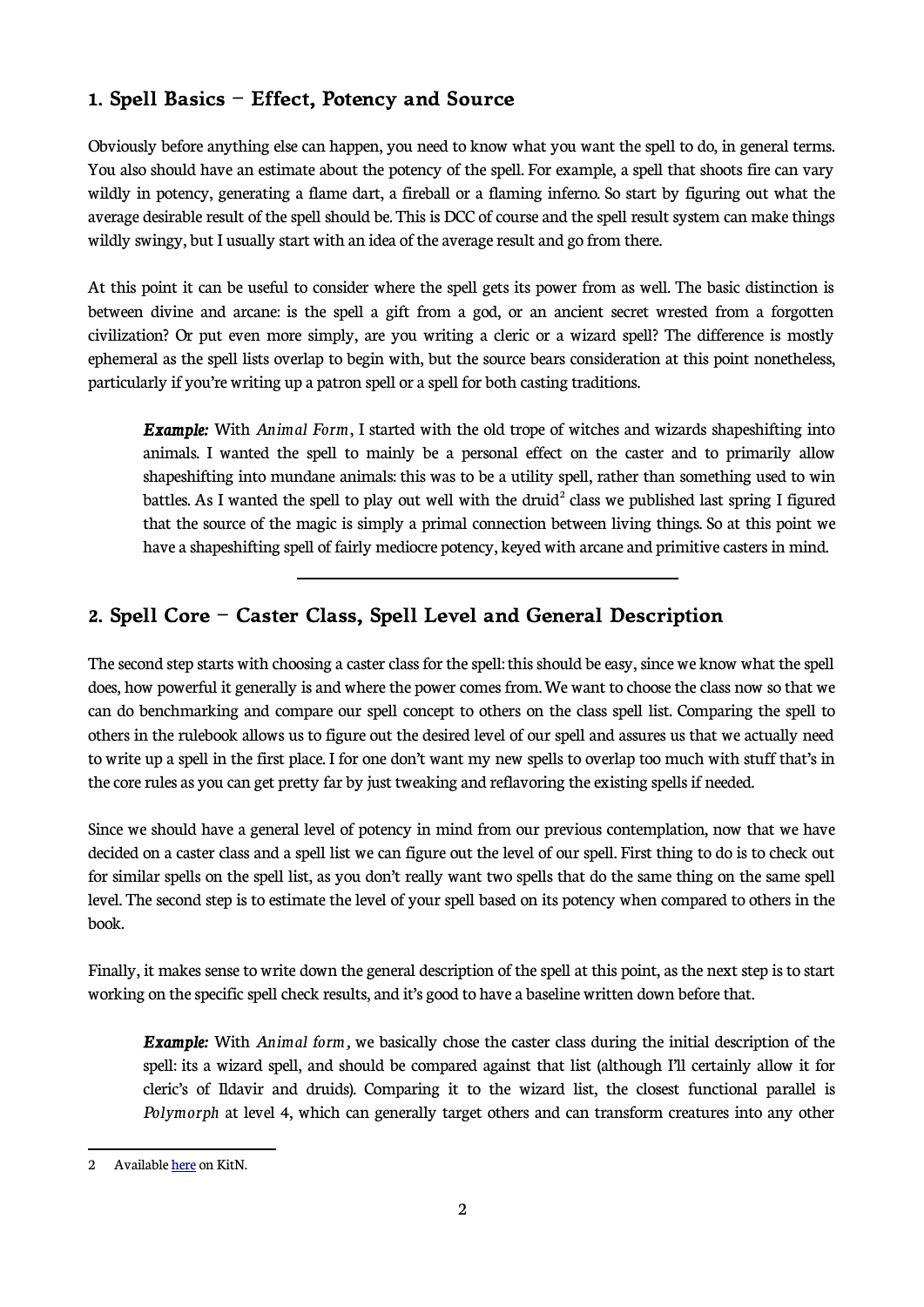creatures, not just animals. Scanning down, level 3 is already making magic swords and turning things into stone, and that doesn't seem like a good benchmark, so we go further down to level 2. *Invisibility* is quite a powerful utility spell, so we'll use that as a benchmark for potency. After this step we've settled on a level 2 wizard spell, with the general description of "*Using powerful magics, the caster transforms into an animal.*"

#### **3. Spell Effects – Result Structure**

 $\overline{a}$ 

This part is obviously where most of the work goes in when writing a spell. See the below tables (A and B) for spell result ranges for each level for wizard and cleric spells. These are copied from the DCC rulebook for reference, so that I can copy and paste the result range into the spell base document. Note that the spell result ranges for both lists are very similar, and vary only very slightly at a few points.

Remember that there's nothing stopping you from tweaking the result ranges to better suit whatever spell you're building. There's two things I tend to pay attention to when tweaking the success ranges. First, the lowest successful result and the ultimate success result should remain level appropriate. Secondly, there usually are eight success levels to a spell  $(5<sup>th</sup>$  level cleric spells being the exception). Tweaking the number of success levels down makes the spell more reliable, and increasing it makes the spell more random; adding or removing one success level generally has very little effect on the overall functionality of the spell, but may ease writing up the spell considerably.

Obviously, the particulars of the spell being made affect this portion of the process the most, and it's hard to give out concrete advice on how to figure out spell results exactly in a general primer like this. Low and minor results pretty much do what the spell is supposed to be doing, but clearly not to its full potential. Mediocre results should be solid and acceptable, and the greater the success is the more additional value can be tacked on to the result.

Ultimate results are often gamebreaking and voluminous, and many of the rulebook examples call for heavy arbitration from the Judge as to the final effect Either the spell succeeds beyond all expectation, or perhaps the caster has invoked powers far beyond their control to a disastrous effect. I generally view the ultimate results of spells as a chance to break the general functionality of the spell, as you can read in the *Animal form* example below.

At this point it is useful to consider the variables that are affected by the spell as dictated by its general function, and formulating a gradual increase of effect based on the spell check result chain. Variables tend to be simple things such as damage, armor, spell duration, or number of targets, but can also be harder to define and leave space for table negotiation and Judge's discretion. All this ultimately depends on what type of a spell you're building, and at this point it is generally useful to refer to the benchmark spells already found in the rulebook to work out the specifics.

Wizard spell fumbles are of special note here, as the results vary slightly between levels. Refer to the table below for examples (Table C). Also note that *Invoke patron* results generally follow the result progression for 1<sup>st</sup> level wizard spells, but are the results are generally much more varied than the results of basic spells.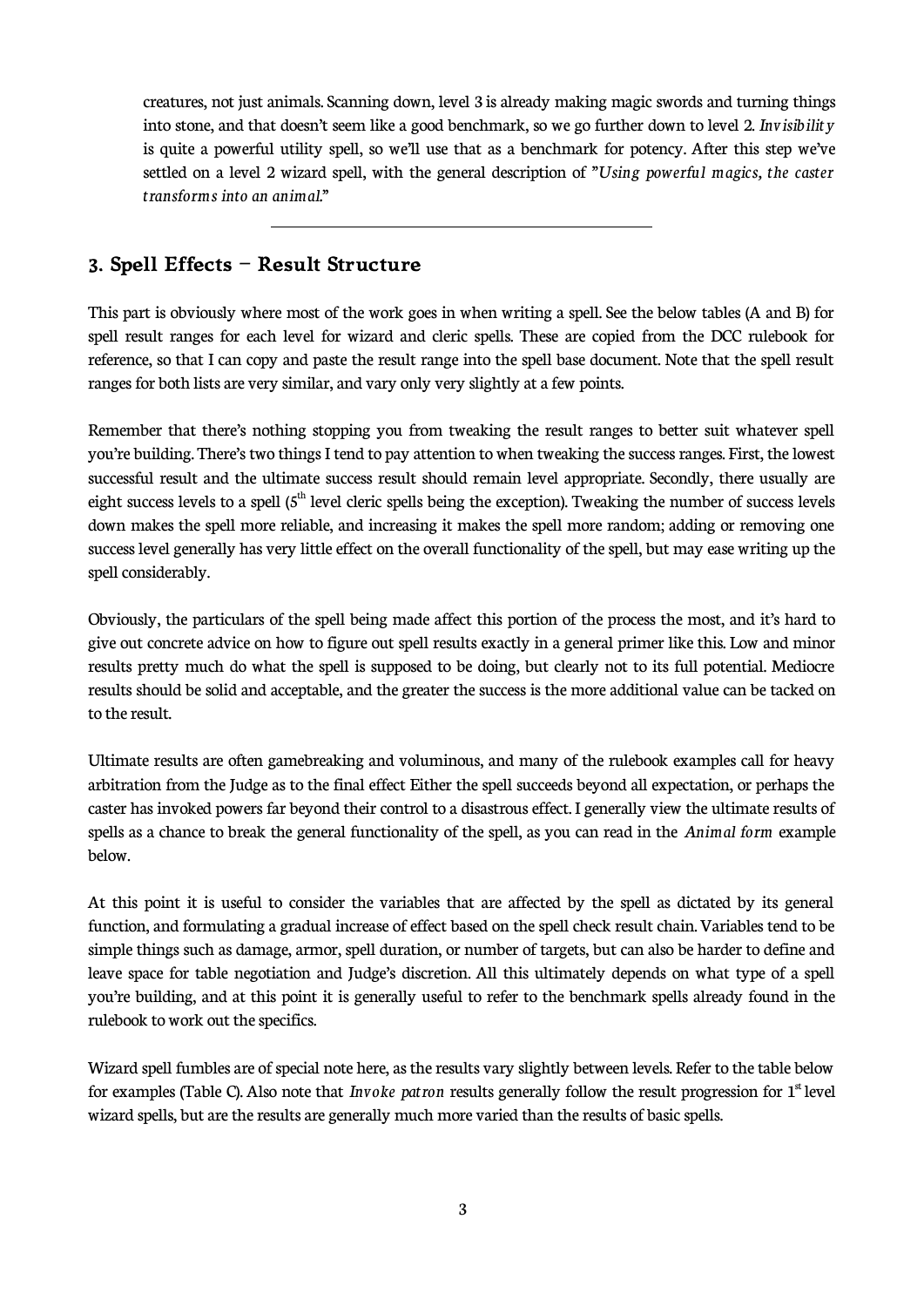Finally, some spells allow the caster to select a lower result after successfully casting, or may allow or force the caster to default to a low result instead of triggering a higher one. These are most often utility spells with varied effects (such as *Force manipulation* and *Ropework*) or have other special limits for casting (such as *Dispel magic*). This is generally a feature found on wizard spells, and makes the spell more reliable to cast while at the same time allowing it to have unexpected or extremely varied effects under the right conditions.

| Table A: Wizard Spell Result Ranges                                  |             |                    |                    |           |                    |  |  |
|----------------------------------------------------------------------|-------------|--------------------|--------------------|-----------|--------------------|--|--|
| <b>Result</b>                                                        | Level1      | Level <sub>2</sub> | Level <sub>3</sub> | Level 4   | Level <sub>5</sub> |  |  |
| Fumble.                                                              | $\mathbf 1$ | 1                  | 1                  | 1         | $\mathbf{1}$       |  |  |
| Failure & loss.                                                      | $2 - 11$    | $2 - 11$           | $2 - 11$           | $2 - 11$  | $2 - 11$           |  |  |
| 1st level: Lowest success.<br>All others: Failure, spell is not lost | $12 - 13$   | $12 - 13$          | $12 - 15$          | $12 - 17$ | $12 - 17$          |  |  |
| Low success.                                                         | $14-17$     | $14 - 15$          | $16-17$            | 18-19     | 18-19              |  |  |
| Minor success                                                        | 18-19       | $16-19$            | 18-21              | $20 - 23$ | $20 - 23$          |  |  |
| Mediocre success.                                                    | 20-23       | 20-21              | $22 - 23$          | $24 - 25$ | $24 - 25$          |  |  |
| Mediocre success                                                     | $24 - 27$   | $22 - 25$          | $24 - 26$          | 26-28     | 26-28              |  |  |
| Great success.                                                       | 28-29       | 26-29              | 27-31              | 29-33     | 29-33              |  |  |
| Great success.                                                       | 30-31       | $30 - 31$          | 32-33              | $34 - 35$ | 34-35              |  |  |
| 1st level: Ultimate success.<br>All others: Great success.           | $32+$       | 32-33              | $34 - 35$          | 36-37     | 36-37              |  |  |
| Ultimate success.                                                    |             | $34+$              | $36+$              | $38 +$    | $38+$              |  |  |

| Table B: Cleric Spell Result Ranges                        |                    |                    |                    |           |                    |  |
|------------------------------------------------------------|--------------------|--------------------|--------------------|-----------|--------------------|--|
| <b>Result</b>                                              | Level <sub>1</sub> | Level <sub>2</sub> | Level <sub>3</sub> | Level 4   | Level <sub>5</sub> |  |
| Failure.                                                   | $1-11$             | $1 - 13$           | $1 - 15$           | $1-17$    | $1-19$             |  |
| Low success.                                               | $12 - 13$          | $14 - 15$          | $16-17$            | 18-19     | $20 - 21$          |  |
| Minor success.                                             | $14-17$            | $16-19$            | 18-21              | 20-23     | $22 - 25$          |  |
| Mediocre success.                                          | 18-19              | 20-21              | $22 - 23$          | 24-25     | 26-27              |  |
| Mediocre success.                                          | 20-23              | $22 - 25$          | 24-26              | 26-27     | 28-29              |  |
| Great success.                                             | $24 - 27$          | $26-29$            | 27-31              | 28-33     | 30-35              |  |
| Great success.                                             | 28-29              | $30 - 31$          | 32-33              | $34 - 35$ | 36-37              |  |
| 5th level: Ultimate success.<br>All others: Great success. | 30-31              | $32 - 33$          | $34 - 35$          | 36-37     | 38+                |  |
| Ultimate success.                                          | $32+$              | $34+$              | $36+$              | $38+$     |                    |  |

*Example:* At this point we know that *Animal form* is a 2<sup>nd</sup> level wizard spell, the primary function of which is to allow the caster to shapeshift temporarily into an animal. I copied the result ranges for  $2<sup>nd</sup>$ level wizard spells, and fleshed out a rough outline of effects based on the spread. The core variables for this spell are function and time: what the caster can change into, and how long does the transformation last.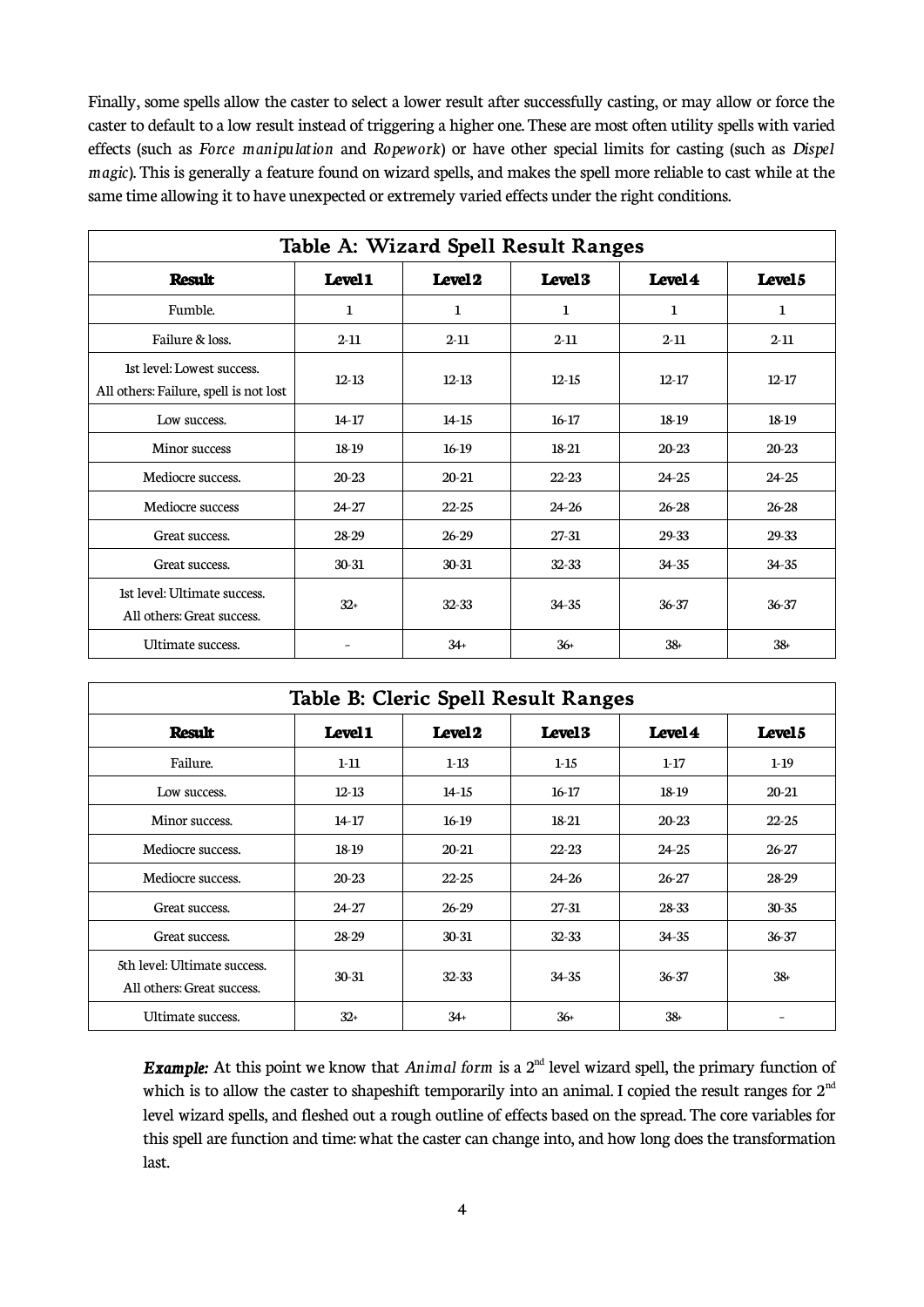I decided that I wanted the lowest result to be a partial success, which would allow the caster access to a single feature of an animal they desire and decided that the caster can always default to this result should they desire. This allows for guaranteed utility for a successful casting, and averts potential disaster later on: should the caster roll a result shifting them into a lizard while in a snowstorm for example, they can revert to the lowest result instead of instantly freezing to death due to all of a sudden being ectothermic.

I then divided the following results between mammals, lizards and amphibians and birds: these are the core desired results for the spell, allowing shapeshifting into useful forms in many situations. For the great success range I decided to allow for greater choice in animal, and included magical beasts as options. At this point I figured that the spell didn't really benefit from all of the granularity of the basic success chain, so I removed one level of success from the top end, and redivided the range so that the low and mediocre results became more likely. Comparing the spell to *Polymorph,* it seemed obvious to further limit target range with CL and target animal's HD.

To round things off I decided that the ultimate result of the spell should allow the caster to affect other targets with the spell as well. Since the spell is only  $2<sup>nd</sup>$  level, I limited this to willing targets within a fairly short range to curb the use of the spell as a combat trick.

Duration I decided to simply tie to caster level. Casting the spell already requires a fair bit of negotiation and discussion between the player and the Judge (what animal features function how when transplanted on a human, what is a 4 HD lizard, what are the stats and abilities of a mongoose, and so on...). I decided to eschew spending table time on an additional die roll just to make the spell run a little smoother.

| Table C: Wizard spell fumble effects |                                                                                                                                                                                           |  |  |  |
|--------------------------------------|-------------------------------------------------------------------------------------------------------------------------------------------------------------------------------------------|--|--|--|
| <b>Level</b>                         | <b>Fumble effect</b>                                                                                                                                                                      |  |  |  |
| 1                                    | Lost, failure and worse! Roll 1d6 modified by Luck: (0 or less) corruption + patron taint + misfire; 1-2<br>corruption; $(3+)$ misfire.                                                   |  |  |  |
| $2 - 4$                              | Lost, failure and worse! Roll 1d6 modified by Luck: (0 or less) corruption + patron taint + misfire; (1-<br>2) corruption; (3) patron taint (or corruption if no patron); $(4+)$ misfire. |  |  |  |
| $\mathfrak{S}$                       | Lost, failure and worse! Roll 1d6 modified by Luck: (0 or less) corruption + patron taint + misfire; (1-<br>3) corruption; (4) patron taint (or corruption if no patron); $(5+)$ misfire. |  |  |  |

### **4. Spell Details – Range, Duration, Casting Time, Save & Disclaimers**

 $\overline{a}$ 

This part of the process should be fairly easy. After figuring out the spell results you should already have an idea of the various details of the spell. Range is largely defined by the spell's potency, and may vary within the result structure as well; refer to benchmark spells when in doubt. This applies to the spell's duration as well. If the spell applies these as variables within the result structure you've already hopefully figured them out during the previous step.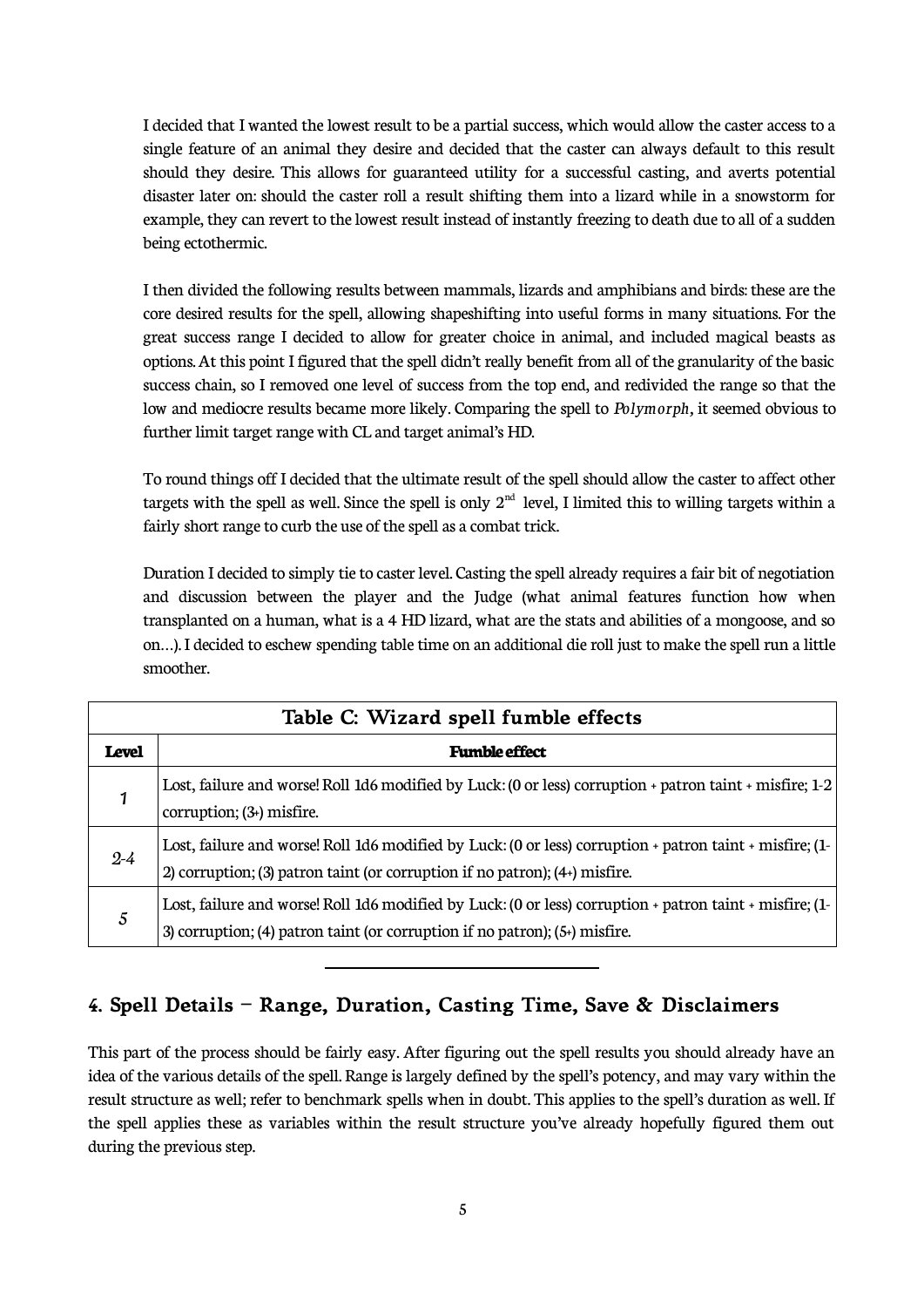Casting time usually varies between 1 action and 1 round; spells with longer casting times are generally summoning magics, or have a ritual component as part of their result structure. These should be figured out based on the potency and utility of the spell; using benchmarks is useful here as well.

Potential saving throws against the spell should be obvious from the spell's functionality: mind affecting effects should grant a Will save, attack spells should allow for a Ref save, and bodily effects should allow for a Fort save.

The spell is now almost complete, so it's useful and polite to make sure that the function of the magic is clearly stated in the description. Usually this means extending the general description of the spell to include additional notes on the casting, and including clarifying statements on the spell's intended function. These disclaimers are primarily intended to save the Judge's time by covering potential loopholes in the spell's design, and pointing out key rulings on specific uses of the spell. Special conditions for casting the spell should be noted now as well, such as material components or environmental bonuses and limitations.

*Example: Animal form* already has it's range and duration defined in the spell result table. Save is obvious as well, since the spell can only be cast on the wizard or a limited number of willing targets, and anyone affected by the spell can end the effect at will.

For casting time, I decide on 1 action, as I want the spell to have the function of acting as a possible escape in a tight spot, or a surprise move against the enemy. A quick casting time means that the caster can change into a bird and fly away from enemies, or turn into a rhino to surprise them.

I know from experience that this sort of a spell allows for a lot of interpretation, so I add some disclaimers. I decide that the hit points of whatever shape the caster assumes become their hit points, and if they drop to 0 HP while transformed, they should suffer the consequences. This does have the niche effect of making it possible for a caster to heal themselves by shifting to an animal with a ton of hit points and shifting back, but that's mitigable as wizards have such low HP pools to begin with (and I think that these sort of interpretational loopholes are part of the beauty of how DCC spells are generally designed). I also add a note in the general spell description about caster's being free to choose the lowest successful result, and a suggestion on limiting potential targets to those the caster has some knowledge of.

Looking at the results, I come to the conclusion that the partial transformation result could do with a little clarification. This has to do with the level and potency of the spell: it is not intended as a direct replacement for *Fly* or *Waterbreathing*, although it can achieve similar goals.. I solve this by making the transformation a replacement effect: lungs transforming into gills allows for underwater breathing, but removes the ability to breath air and arms changing into wings may allow flight, but should likely remove the ability to cast spells as gestures and somatic components become impossible without fingers. Further calls are left to the Judge's discretion, but the intention of the spell is clarified.

As a final note, I add a footnote considering Judge's discretion and magical beasts. Fantasy worlds and interpretation vary so much that this is necessary: for example, I'd consider a drake a magical beast,